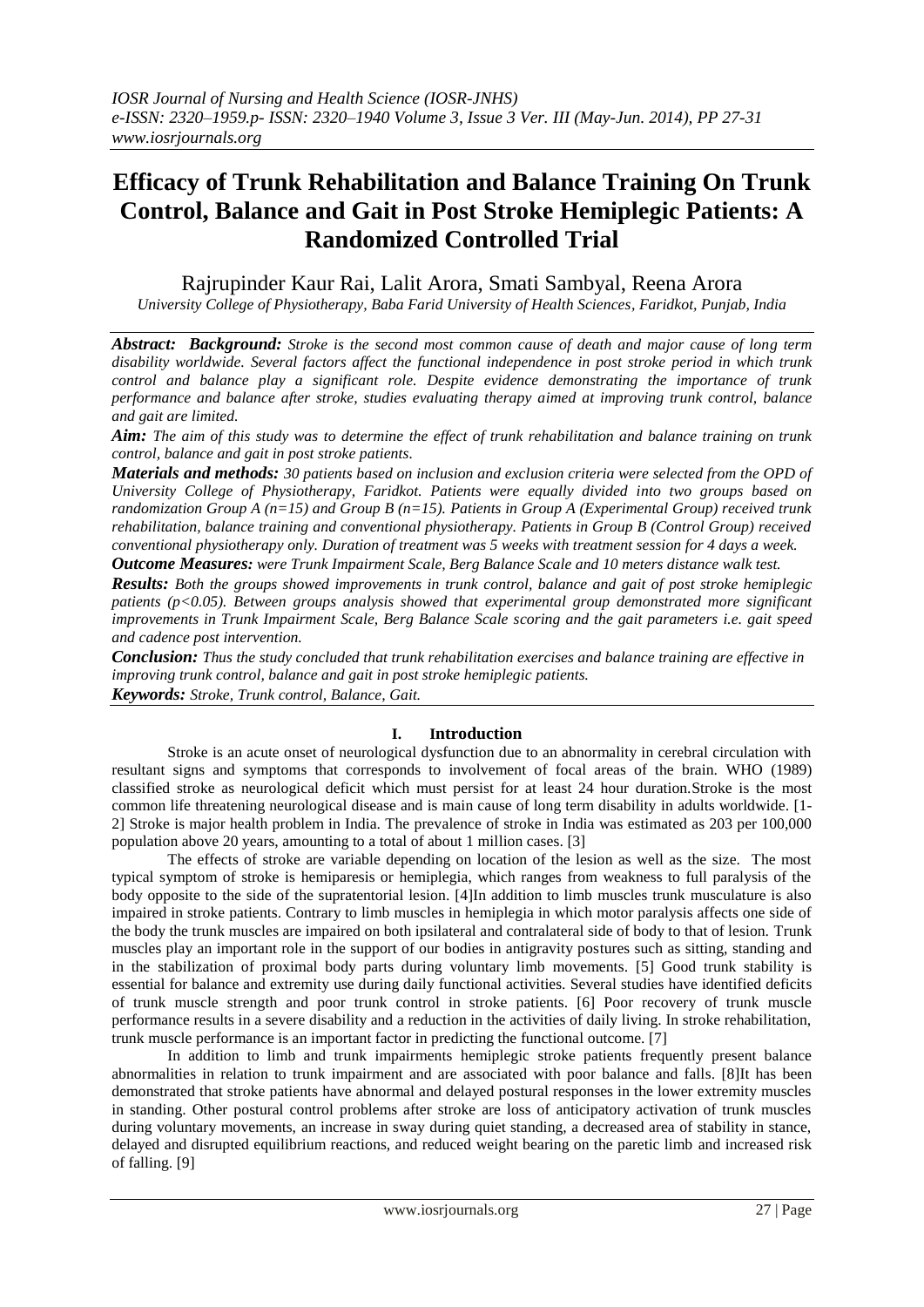Trunk mobility impairment can cause gait, balance and postural problems because trunk control is related to measures of balance, gait and functional ability in patients with stroke.[10] Balance being the essential part of sitting, sit-to-stand and walking activities leads to increased risk of falling toward the paretic side is found to be significantly correlated with locomotor function and mobility reduced walking ability. [9] Thus slow walking after stroke may be a behavioral adaptation to poor endurance, poor balance and decreased stability. [2] Walking ability is closely associated with trunk stability. [11]

Most prior studies of performance after stroke are mainly concerned with the lower or upper extremity. In comparison with limb rehabilitation, trunk and balance recovery is a rather neglected area of stroke rehabilitation.

The altered trunk movements are a challenge for the maintenance of the body equilibrium, and restoration of normal movements of the trunk and of the pelvis in patients with stroke. Despite evidence demonstrating the importance of trunk performance after stroke, studies evaluating therapy aimed at improving trunk functions are limited.

Besides trunk rehabilitation exercises balance training is also essential for post stroke patients for recovery of balance and improvement in gait. Balance training is aimed at retraining of posturalcontrol, development of effective specificstrategies so that functional tasks can beperformed in changing environmental contexts and improving gait performance after stroke. Thus balance retraining is an important component of a comprehensive physicalrehabilitation programme.

Various studies have demonstrated the effects of therapeutical approaches used after stroke for example neurophysiologic, motor learning, strengthening exercises of limb muscles etc. But the evidence supporting the effectiveness of trunk rehabilitation and balance training is scarce. So this study was aimed at determining the effect of trunk rehabilitation and balance training on trunk control, balance and gait in post stroke patients.

#### **II. Material And Methods**

This ethical approval was granted by Research and Ethical committee of University College of Physiotherapy, This randomized controlled trial included a sample of 30 patients with post stroke hemiplegia. The study was conducted at the OPD of University College of Physiotherapy, Faridkot. The patients recruited in the study were referred from Department of Medicine and Neurosurgery, GGS Medical College and Hospital Faridkot. Informed consent was obtained from each participant.

The participants had to meet the following inclusion criteria: (1) Age 45-60 years, (2) both male and female patients, (3) first onset of unilateral stroke resulted in hemiplegia, (4) post stroke duration of at least 6 months, (5) able to understand and follow verbal commands, ability to stand with or without support, (6) scoring less than 21/23 on Trunk Impairment Scale, (7) scoring at least 30/56 0n Berg Balance Scale, (8) ability to walk independently at least 10 m distance, (9) currently not receiving any other type of therapeutic intervention.

The participants were excluded if they were diagnosed with stroke along with any other neurological disease affecting balance i.e. Parkinson's disease, Vestibular lesion and multiple sclerosis.**,** impaired vision, had history of diagnosed musculoskeletal disorder of trunk and lower limbs affecting motor performance such as fracture, osteoarthritis, ligament injury in lower limb.

Patients were randomly assigned into two equal groups after initial evaluation. 15 patients assigned to Group A (experimental) and 15 to Group B (control).

#### **III. Intervention**

Patients in Group A (Experimental Group) received trunk rehabilitation, balance training and conventional physiotherapy. Patients in Group B (Control Group) received conventional physiotherapy only.Duration of treatment was 5 weeks with treatment session for 4 days a week.

Trunk rehabilitation exercises consisted of selective movements of upper and lower part of trunk in supine and sitting for 30 minutes.Supine exercises included pelvic bridging, unilateral pelvic bridging, upper trunk rotation by bringing clasped hands on either side, lower trunk rotation by moving knees on either side from crook lying, flexion rotation of upper trunkSitting exercises included the selective flexion extension of lower trunk, rotation of upper and lower trunk, forward and lateral reach. [5]

Balance training consisted of 20 minutes session which included following exercises: double leg stance for 10 seconds, tandem stance for 10 seconds, step forward and backward, step sideways on exercise step, sitting on a swiss ball with support and bending trunk forward and side to side, walking forward and backward in tandem walking pattern and perform single leg stance for 10seconds. [12]

Patients received conventional exercise program for 1 hour with repetition of 2 sets of 10 each. Exercises included upper extremity shoulder exercises: weight cuff and dumbbell exercises, hand exercises. Lower extremity exercise involved: sit to stand exercises, walking through obstacles, standing on a wobble board, partial squatting, toe rises. [13]

Patients in control group received conventional exercise program for 1 hour same as for Group A.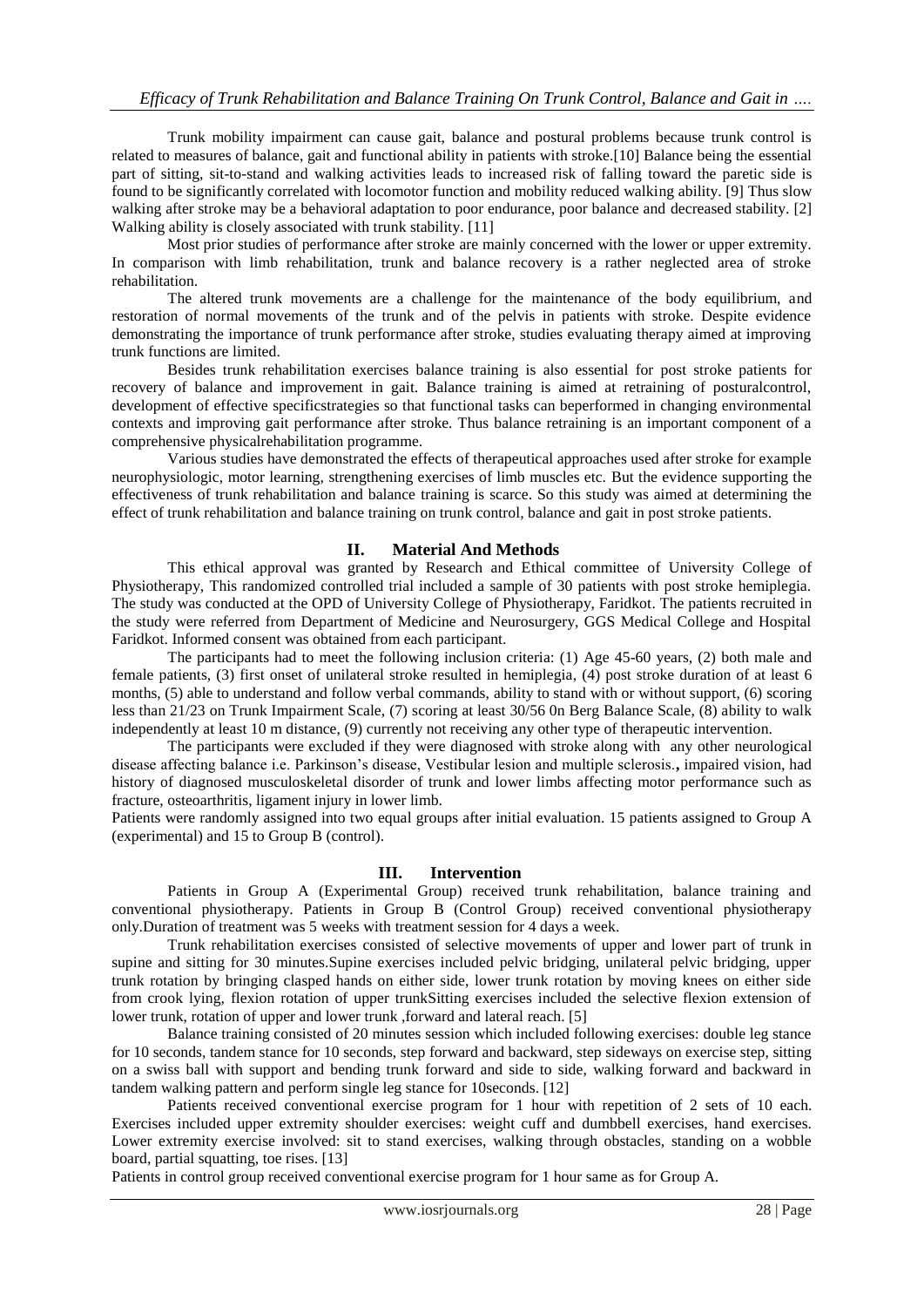Patients were assessed for trunk control, balance and gait. Data was collected at baseline of study (0 week) and at end of treatment (5 week). For assessment of trunk control Trunk Impairment Scale (TIS) was used, balance was evaluated by Berg Balance Scale (BBS), gait speed and cadence was calculated by 10 meter distance walk test.

#### **IV. Data Analysis**

Data was analyzed using SPSS software. Paired and unpaired t tests were used to check the efficacy of trunk rehabilitation exercises, balance training and conventional physiotherapy.

Paired t test and unpaired t test was performed for variables Trunk Impairment Scale, Berg Balance Scale, Gait speed, cadence.

### **V. Results**

Total 30 subjects participated in this study with age group of 45-60 years in both groups. t test was performed to test significant difference in variables. The p=0.05 was considered as level of significance. The mean age of subjects in group A was 52.93 and that of group B was 51.86.

Analysis was done between the pre test and post test values within group A and group B to determine the changes within the variables Trunk impairment scale (TIS), Berg balance scale (BBS), gait speed and cadence for trunk control, balance and gait. There was significant improvements in scoring of Trunk impairment scale (TIS), Berg balance scale (BBS), gait speed and cadence with p value <0.05. The results showed that there were improvements in trunk control, balance and gait parameters after intervention in post stroke patients.

Comparison between the TIS score of both the groups has been done. There was not much difference in TIS score between pre values of both the groups with mean values of 16.200 and 14.733, but in post values of TIS, there was a significant difference in the TIS score between both groups ( $p<0.05$ ). Group A shows highly significant improvement than Group B in TIS score with mean value of 21.333 (Group A) and 15.400 (Group B) after 5 weeks of treatment.

BBS score of both the groups was compared. There was no significant difference in Berg balance scale between pre values of both the groups with p>0.05, but in post test values there was a significant difference in BBS scoring between both the groups (P<0.05).Group A shows highly significant improvement than Group B in BBS score with mean value of 53.000 (Group A) and 45.133 (Group B) after treatment.

Similarly Comparison between the gait speed based on 10 m walk distance test of both the groups was done. There was no significant difference in pre values of gait speed between the groups with p>0.05 , but in post test values there was a significant difference in between both the groups (P<0.05).Group A shows highly significant improvement than Group B in gait speed with mean value of 0.8907 (Group A) and 0.5580 (Group B) after treatment.

Comparison of cadence between both the groups based on 10 m walk distance was done. There was no significant difference in pre values of cadence between the groups with p>0.05, but in post test values there was a significant difference in between both the groups (P<0.05).Group A shows highly significant improvement than Group B in cadence with mean value of 88.640 (Group A) and 73.213 (Group B) after treatment.

Group A and group B were compared to check changes within groups in trunk control, balance, gait speed and cadence with variables trunk impairment scale, berg balance scale, gait speed and cadence.

Group A shows highly significant improvement than group B in TIS with mean value of 5.133 (Group A), 0.6667 (Group B), BBS with mean value of 7.60 (Group A), 0.80 (Group B), Gait speed with mean value of 0.3700 (Group A), 0.033 (Group B) and cadence with mean value of 21.040 (Group A), 7.313 (Group B).

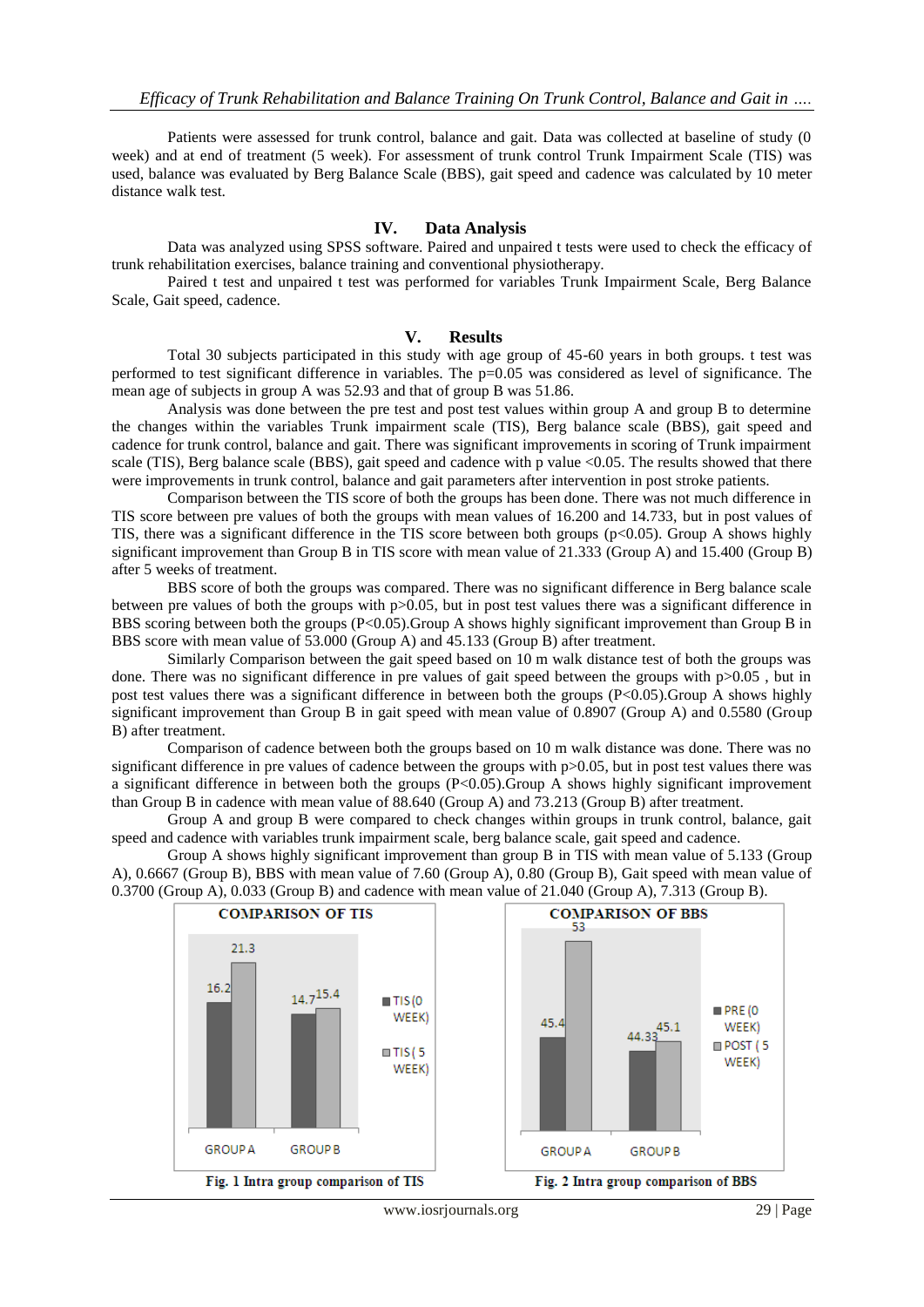

### **VI. Discussion**

The findings of this study suggest that trunk rehabilitation and balance training in addition with conventional physiotherapy are better than conventional physiotherapy alone in improving trunk control, balance and gait. This study shows that trunk exercises and balance training was effective at enhancing trunk control and balance but gait also improved significantly. The results of present study are consistent with other studies which concluded the effect of trunk rehabilitation and balance training on measures of trunk control, balance and gait.

A study by Karthikbabu S (2011) supports present study. He studied the role of trunk rehabilitation on trunk control, balance and gait in patients with chronic stroke. The study showed large effect size for Trunk impairment scale (1.75), Berg balance scale (1.65) than for gait parameters (0.65). After trunk rehabilitation there was significant improvement in cadence, gait speed. The study indicated the importance of trunk exercises in the rehabilitation of stroke patients. [5]

In relevance to results of balance training the study by Dean (2000) found to be supportive to present study. In his research he studied the effect of task specific balance training on rate of falls post stroke. Balance exercises found to be effective in improving balance and effect is also carried over to gait. The overall results of his study concluded that balance training improves the balance and walking speed of stroke patients. [14]

The findings of the present study indicate the use of trunk rehabilitation exercises and Balance training in addition to a conventional stroke rehabilitation program is beneficial in improving trunk control, balance and gait parameters of chronic post stroke hemiplegic patients.

The improvements in trunk control may be due to the fact that the trunk exercises mainly consisted of selective trunk movements which helped in strengthening of trunk muscles and also increased awareness of trunk position and anticipatory postural adjustments which also helped in achieving good trunk control.

Improvements in balance and gait occurred because both the trunk rehabilitation programme and balance training consist of the use of lower limb muscles which account in change of balance and gait. Gait improved just not because of selective flexion and extension movements but also because of rotation exercises of upper and lower trunk. Gait and balance also improved because the motor control proceeds from proximal to distal, the improved level of proximal trunk control leads to improvement in distal lower limb control which helped in attaining better balance and gait.

## **VII. Conclusion**

This study concluded that trunk rehabilitation and balance training is found to be effective in improving trunk control, balance and gait. Improvement in trunk control, balance and gait occurred to a greater extent after the treatment of five weeks in subjects who received trunk rehabilitation, balance training and conventional physiotherapy as compared to patients who received only conventional physiotherapy. The results of study support the importance of trunk rehabilitation exercises and balance training in the rehabilitation of hemiplegic patients after stroke.

Some limitations were identified in the study such as the small sample size for the study challenges the generalizability of the study, follow up assessment was not performed, the study did not investigate the long term effects of trunk and balance exercises.